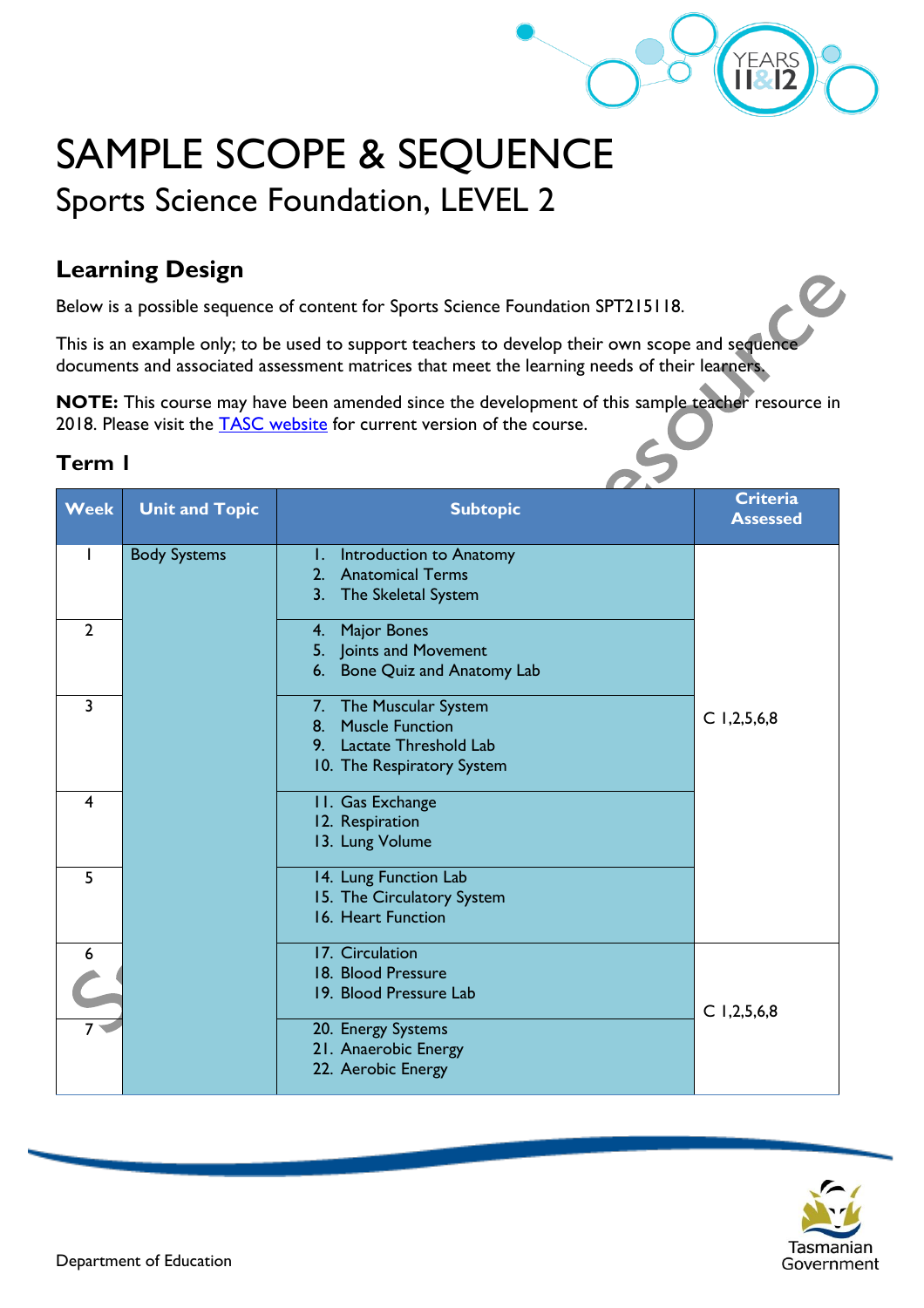| <b>Week</b>       | <b>Unit and Topic</b> | <b>Subtopic</b>                                                                  | <b>Criteria</b><br><b>Assessed</b> |
|-------------------|-----------------------|----------------------------------------------------------------------------------|------------------------------------|
| 8                 |                       | 23. Predicted VO2 Max Lab<br>24. VO2 Max Testing Lab<br>Unit Review and Feedback | $C$ 1, 2, 5, 6                     |
| 9                 | <b>Fitness</b>        | 25. Health Related Fitness<br>26. Skill Related Fitness                          | $C$ 1, 3, 5, 6, 7                  |
| $\overline{10}$   |                       | 27. Data Management<br>28. Fitness Testing and profiling                         |                                    |
| <b>Break</b>      |                       |                                                                                  |                                    |
| <b>Break</b>      |                       |                                                                                  |                                    |
| Term <sub>2</sub> |                       |                                                                                  |                                    |

| <b>Week</b>     | <b>Unit and Topic</b> | <b>Subtopic</b>                                      | <b>Criteria</b><br><b>Assessed</b> |
|-----------------|-----------------------|------------------------------------------------------|------------------------------------|
| I.              |                       | 29. Practical - Test Battery A                       | $C$ 1, 3, 5, 6, 7,8                |
|                 |                       | 30. Practical - Test Battery B                       |                                    |
|                 |                       | 31. Reviewing Test Data                              |                                    |
| $\overline{2}$  |                       | 32. Analysis and Implications of Results             |                                    |
|                 |                       | 33. Practical - Workout                              |                                    |
|                 |                       | 34. Program Design & Training Principles             |                                    |
| $\overline{3}$  |                       | 35. Session Design - practical                       |                                    |
|                 |                       | 36. Design Scenarios                                 |                                    |
|                 |                       | 37. Types of Training                                |                                    |
| 4               |                       | 38. Practical - interval and fartlek                 |                                    |
|                 |                       | 39. Practical – resistance and plyometric            |                                    |
| 5               |                       | 40. Taster Experience - Fitness Trainer              |                                    |
|                 | <b>Fitness</b>        | 41. Client Profiling and Programming                 |                                    |
|                 |                       | 42. Practical - Working with your Client - Session 1 |                                    |
| $6\phantom{1}6$ |                       | 43. Peer Review and Adjustments                      |                                    |
|                 |                       | 44. Final Program Presentation                       |                                    |
|                 |                       | 45. Practical Client session 2                       |                                    |
|                 |                       | 46. Practical Client session 3                       |                                    |
|                 |                       | 47. Practical Client session 4                       |                                    |
| 8               |                       | 48. Practical Client session 5                       |                                    |
|                 |                       | 49. Practical Client session 6                       |                                    |
| 9               |                       | 50. Practical Client session 7                       |                                    |
|                 |                       | 51. Practical Client session 8                       |                                    |
| $\overline{10}$ |                       | 52. Practical Client session 9                       |                                    |
|                 |                       | 53. Practical Client Session and Unit Review         |                                    |
| 2               |                       |                                                      |                                    |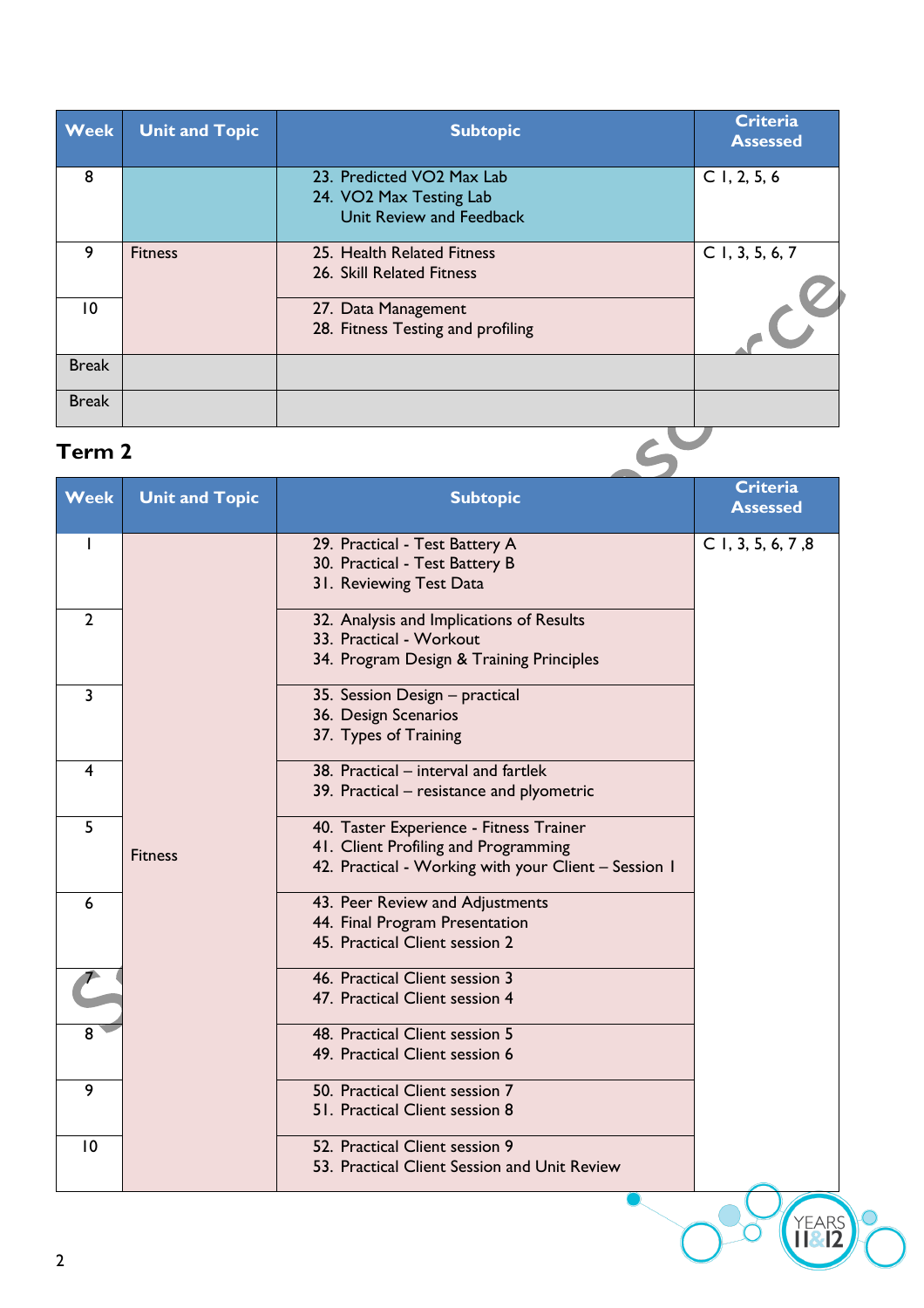|              | <b>Week</b> Unit and Topic | <b>Subtopic</b> | <b>Criteria</b><br><b>Assessed</b> |
|--------------|----------------------------|-----------------|------------------------------------|
| <b>Break</b> |                            |                 |                                    |
| <b>Break</b> |                            |                 |                                    |

| Week           | <b>Unit and Topic</b> | <b>Subtopic</b>                       | <b>Criteria</b><br><b>Assessed</b> |
|----------------|-----------------------|---------------------------------------|------------------------------------|
|                | Sports Knowledge      | <b>Striking Sports overview</b><br>ь. | $C$ 1, 3, 4, 7, 8                  |
|                | and involvement       | Striking sport practical<br>2.        |                                    |
|                |                       | 3. Striking sport practical           |                                    |
| $\overline{2}$ |                       | <b>Invasion Games overview</b><br>4.  |                                    |
|                |                       | <b>Invasion Game practical</b><br>5.  |                                    |
|                |                       | 6. Invasion Game practical            |                                    |
| 3              |                       | <b>Racquet Sports Overview</b><br>7.  |                                    |
|                |                       | 8. Racquet Sports practical           |                                    |
|                |                       | 9. Racquet Sports practical           |                                    |
| $\overline{4}$ |                       | 10. Aquatic Sports Overview           |                                    |
|                |                       | 11. Aquatic Sports practical          |                                    |
|                |                       | 12. Aquatic Sports practical          |                                    |
| 5              |                       | 13. Coaching and Administration       |                                    |
|                |                       | 14. Roles in Sport                    |                                    |
|                |                       | 15. Practical Code of Behaviour       |                                    |
|                |                       | 16. Practical Coaching Session        |                                    |
|                |                       | 17. Practical Admin Session           |                                    |
| 6              |                       | 18. Umpiring and Officiating          |                                    |
|                |                       | 19. Sports Marketing                  |                                    |
|                |                       | 20. Promotion and Advertising         |                                    |
|                |                       | 21. Practical Referee Session         |                                    |
|                |                       | 22. Unit review and feedback          |                                    |
| $\overline{7}$ | Science of            | 23. Body Composition                  | $C$ 1, 2, 5, 6, 7                  |
|                | Performance           | 24. Nutrition and Energy              |                                    |
|                |                       | 25. Glycaemic Index                   |                                    |
|                |                       | 26. Transport and Supply of Oxygen    |                                    |
|                |                       | 27. Heart Function during Exercise    |                                    |
|                |                       | 28. Skills and Learning               |                                    |
|                |                       | 29. Reaction Time                     |                                    |
|                |                       | 30. Feedback                          |                                    |
|                |                       | 31. Stages of Learning                |                                    |
| 9              |                       | 32. Basic Skill analysis              | $C$ 1, 2, 5, 6, 7                  |
|                |                       | 33. Skilled performance               |                                    |
|                |                       | 34. Fundamentals of Biomechanics      |                                    |
|                |                       | 35. Using Video in skill Analysis     |                                    |
|                |                       |                                       |                                    |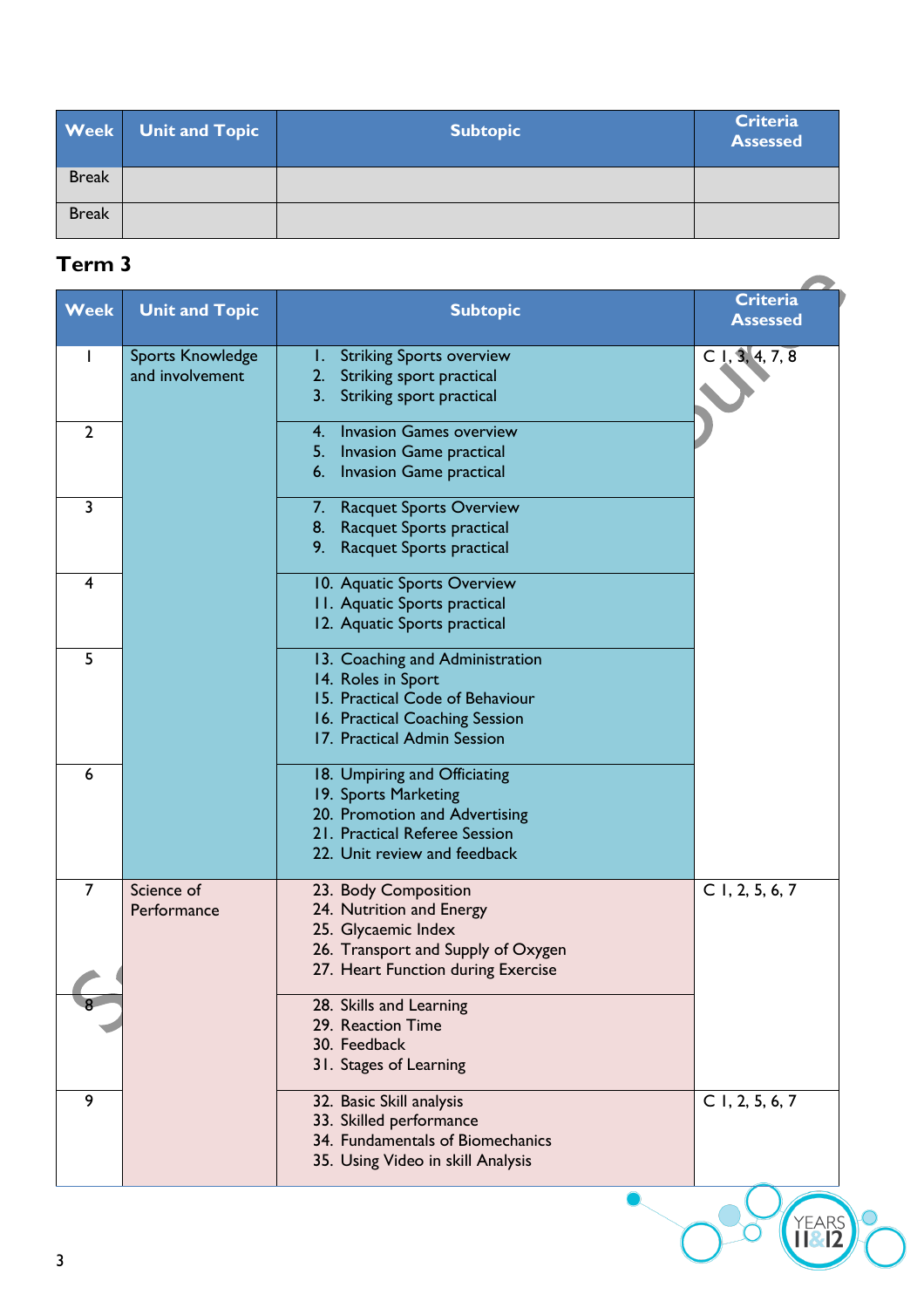| <b>Week</b>     | <b>Unit and Topic</b> | <b>Subtopic</b>                                                                                                                                             | <b>Criteria</b><br><b>Assessed</b> |
|-----------------|-----------------------|-------------------------------------------------------------------------------------------------------------------------------------------------------------|------------------------------------|
| $\overline{10}$ |                       | 36. Video Analysis Task<br>37. Practical session - video<br>38. Practical Session - report<br>39. Impact of Sport Psychology<br>40. Performance and arousal |                                    |
| <b>Break</b>    |                       |                                                                                                                                                             |                                    |
| <b>Break</b>    |                       |                                                                                                                                                             |                                    |
| Term 4          |                       |                                                                                                                                                             |                                    |

| <b>Week</b>    | <b>Unit and Topic</b>     | <b>Subtopic</b>                                                                                                                                                                  | Criteria<br><b>Assessed</b> |
|----------------|---------------------------|----------------------------------------------------------------------------------------------------------------------------------------------------------------------------------|-----------------------------|
|                | Science of<br>Performance | 41. Anxiety and performance<br>42. Practical - relaxation<br>43. Managing motivation<br>44. Motivation Discussion<br>45. Preparation for competition                             | $C$ 1, 2, 5, 6, 7, 8        |
| $\overline{2}$ |                           | 46. Planning into an event<br>47. Unit Test<br>48. Sport Science Future<br>49. Test feedback and unit review                                                                     |                             |
| $\overline{3}$ | <b>Inquiry Project</b>    | 50. Session I<br>51. Session 2<br>52. Session 3<br>53. Session 4<br>54. Session 5                                                                                                |                             |
| $\overline{4}$ | <b>Inquiry Project</b>    | 55. Session 6<br>56. Session 7<br>57. Session 8<br>Findings<br>$\bullet$<br>Questions<br>$\bullet$<br>Finalizing publication<br>$\bullet$<br><b>Final Session: Course Review</b> | $C$ 1, 3, 5, 6, 7           |
|                |                           | Feedback<br>Celebration                                                                                                                                                          |                             |
| $\overline{5}$ |                           |                                                                                                                                                                                  |                             |
| 6              |                           |                                                                                                                                                                                  |                             |
| $\overline{7}$ |                           |                                                                                                                                                                                  |                             |
| 8              |                           |                                                                                                                                                                                  |                             |